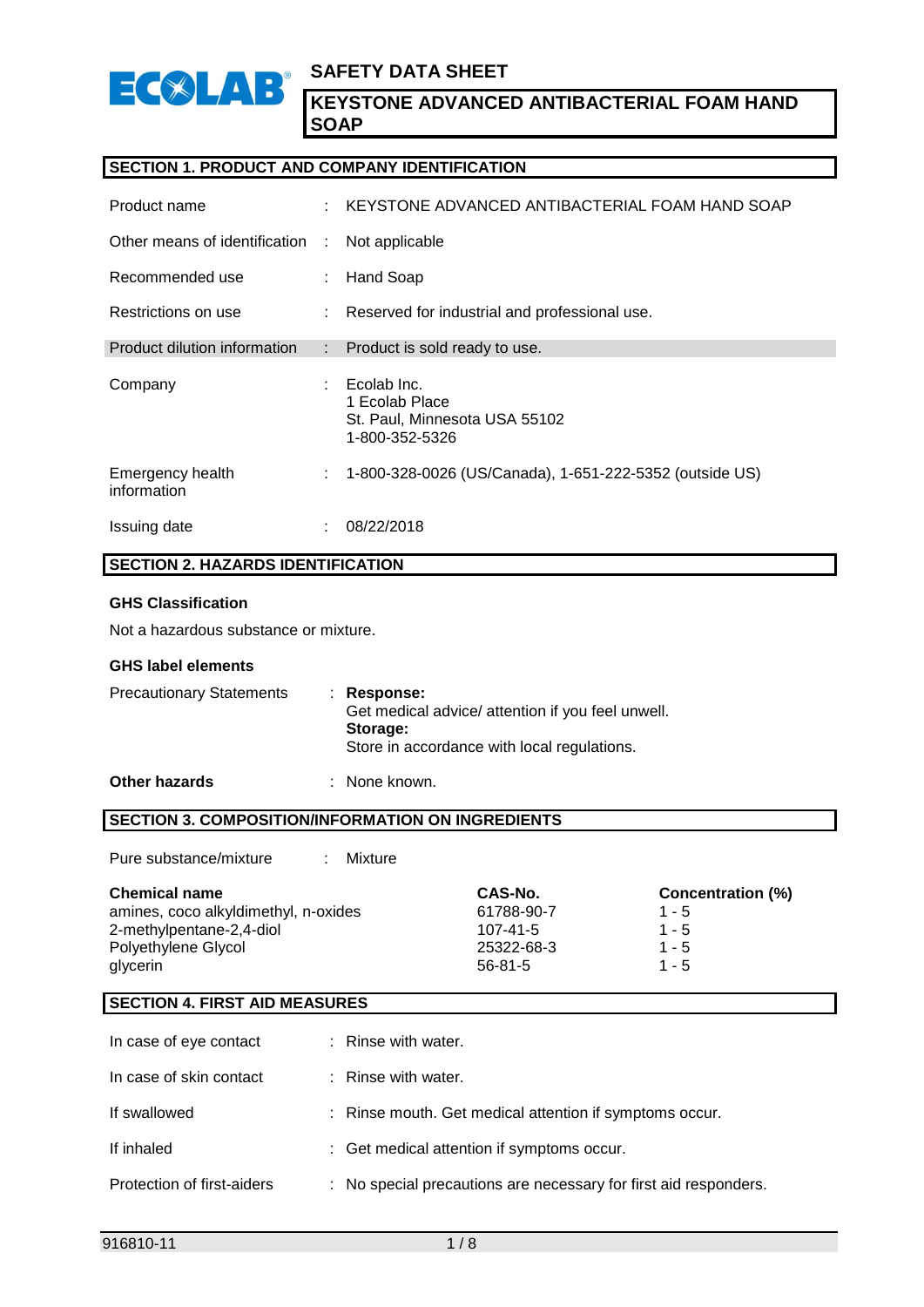| Notes to physician                                                | : Treat symptomatically.                                                          |
|-------------------------------------------------------------------|-----------------------------------------------------------------------------------|
| Most important symptoms<br>and effects, both acute and<br>delayed | : See Section 11 for more detailed information on health effects and<br>symptoms. |

| <b>SECTION 5. FIRE-FIGHTING MEASURES</b>          |  |                                                                                                                                                                                                                                                                                             |  |  |
|---------------------------------------------------|--|---------------------------------------------------------------------------------------------------------------------------------------------------------------------------------------------------------------------------------------------------------------------------------------------|--|--|
| Suitable extinguishing media                      |  | : Use extinguishing measures that are appropriate to local<br>circumstances and the surrounding environment.                                                                                                                                                                                |  |  |
| Unsuitable extinguishing<br>media                 |  | : None known.                                                                                                                                                                                                                                                                               |  |  |
| Specific hazards during fire<br>fighting          |  | : Not flammable or combustible.                                                                                                                                                                                                                                                             |  |  |
| Hazardous combustion<br>products                  |  | : Decomposition products may include the following materials:<br>Carbon oxides<br>Nitrogen oxides (NOx)                                                                                                                                                                                     |  |  |
| Special protective equipment<br>for fire-fighters |  | : Use personal protective equipment.                                                                                                                                                                                                                                                        |  |  |
| Specific extinguishing<br>methods                 |  | : Collect contaminated fire extinguishing water separately. This must<br>not be discharged into drains. Fire residues and contaminated fire<br>extinguishing water must be disposed of in accordance with local<br>regulations. In the event of fire and/or explosion do not breathe fumes. |  |  |

## **SECTION 6. ACCIDENTAL RELEASE MEASURES**

| Personal precautions,<br>protective equipment and<br>emergency procedures | : Ensure clean-up is conducted by trained personnel only. Refer to<br>protective measures listed in sections 7 and 8.                                                                                                                                                                                                                                                                                                         |
|---------------------------------------------------------------------------|-------------------------------------------------------------------------------------------------------------------------------------------------------------------------------------------------------------------------------------------------------------------------------------------------------------------------------------------------------------------------------------------------------------------------------|
| Environmental precautions                                                 | : Do not allow contact with soil, surface or ground water.                                                                                                                                                                                                                                                                                                                                                                    |
| Methods and materials for<br>containment and cleaning up                  | : Stop leak if safe to do so. Contain spillage, and then collect with non-<br>combustible absorbent material, (e.g. sand, earth, diatomaceous<br>earth, vermiculite) and place in container for disposal according to<br>local / national regulations (see section 13). Flush away traces with<br>water. For large spills, dike spilled material or otherwise contain<br>material to ensure runoff does not reach a waterway. |

## **SECTION 7. HANDLING AND STORAGE**

| Advice on safe handling     | : No special handling advice required.                                 |
|-----------------------------|------------------------------------------------------------------------|
| Conditions for safe storage | : Keep out of reach of children. Store in suitable labeled containers. |
| Storage temperature         | : 0 °C to 50 °C                                                        |

# **SECTION 8. EXPOSURE CONTROLS/PERSONAL PROTECTION**

#### **Ingredients with workplace control parameters**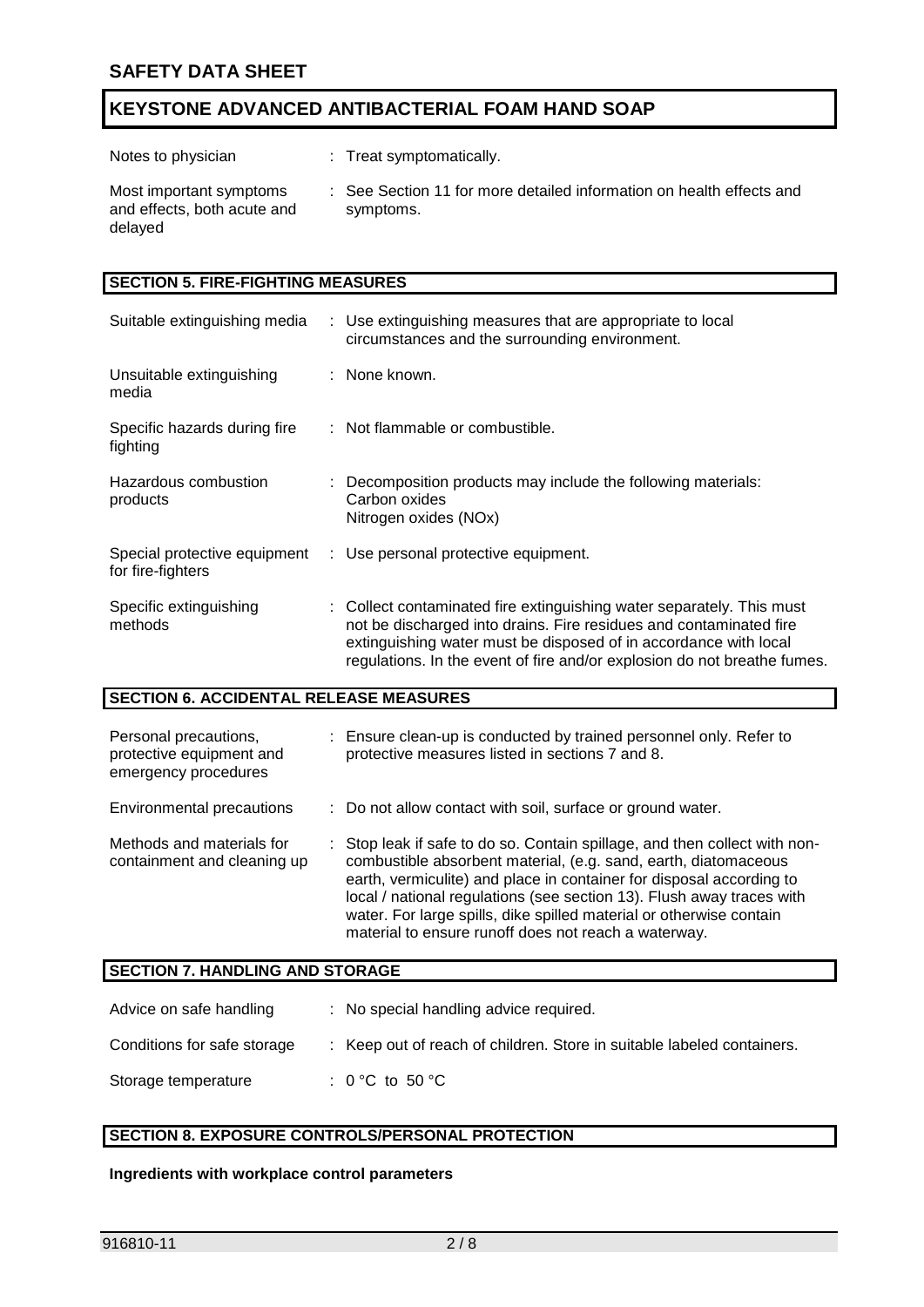| Ingredients              | CAS-No.        | Form of       | Permissible   | <b>Basis</b>       |
|--------------------------|----------------|---------------|---------------|--------------------|
|                          |                | exposure      | concentration |                    |
|                          |                |               |               |                    |
| 2-methylpentane-2,4-diol | $107 - 41 - 5$ | Ceiling       | 25 ppm        | <b>NIOSH REL</b>   |
|                          |                |               | 125 mg/m3     |                    |
|                          |                | TWA (Vapour.) | 25 ppm        | <b>ACGIH</b>       |
|                          |                | <b>STEL</b>   | 50 ppm        | <b>ACGIH</b>       |
|                          |                | (Vapour.)     |               |                    |
|                          |                | <b>STEL</b>   | $10$ mg/m $3$ | <b>ACGIH</b>       |
|                          |                | (Inhalable    |               |                    |
|                          |                | fraction,     |               |                    |
|                          |                | Aerosol only) |               |                    |
| Polyethylene Glycol      | 25322-68-3     | TWA           | $10$ mg/m $3$ | <b>AIHA WEEL</b>   |
|                          |                | (Aerosol.)    |               |                    |
| glycerin                 | $56 - 81 - 5$  | <b>TWA</b>    | 10 mg/m3      | <b>ACGIH</b>       |
|                          |                | <b>TWA</b>    | $5$ mg/m $3$  | OSHA <sub>Z1</sub> |
|                          |                | (respirable   |               |                    |
|                          |                | fraction)     |               |                    |

| Engineering measures                               | : Good general ventilation should be sufficient to control worker<br>exposure to airborne contaminants. |
|----------------------------------------------------|---------------------------------------------------------------------------------------------------------|
| Personal protective equipment                      |                                                                                                         |
| Eye protection                                     | : No special protective equipment required.                                                             |
| Hand protection                                    | : No special protective equipment required.                                                             |
| Skin protection                                    | : No special protective equipment required.                                                             |
| Respiratory protection                             | : No personal respiratory protective equipment normally required.                                       |
| Hygiene measures                                   | : No specific measures identified.                                                                      |
| <b>SECTION 9. PHYSICAL AND CHEMICAL PROPERTIES</b> |                                                                                                         |

|    | liquid |                                                                                                                                                                                                                                                         |
|----|--------|---------------------------------------------------------------------------------------------------------------------------------------------------------------------------------------------------------------------------------------------------------|
|    |        |                                                                                                                                                                                                                                                         |
|    | Floral |                                                                                                                                                                                                                                                         |
|    |        |                                                                                                                                                                                                                                                         |
|    |        |                                                                                                                                                                                                                                                         |
|    |        |                                                                                                                                                                                                                                                         |
| t. |        |                                                                                                                                                                                                                                                         |
|    |        |                                                                                                                                                                                                                                                         |
|    |        |                                                                                                                                                                                                                                                         |
|    |        |                                                                                                                                                                                                                                                         |
|    |        |                                                                                                                                                                                                                                                         |
|    |        |                                                                                                                                                                                                                                                         |
|    |        |                                                                                                                                                                                                                                                         |
|    |        |                                                                                                                                                                                                                                                         |
|    |        | clear, blue<br>$: 5.4 - 7.0, (100%)$<br>Not applicable<br>No data available<br>No data available<br>:   No data available<br>No data available<br>No data available<br>No data available<br>No data available<br>No data available<br>No data available |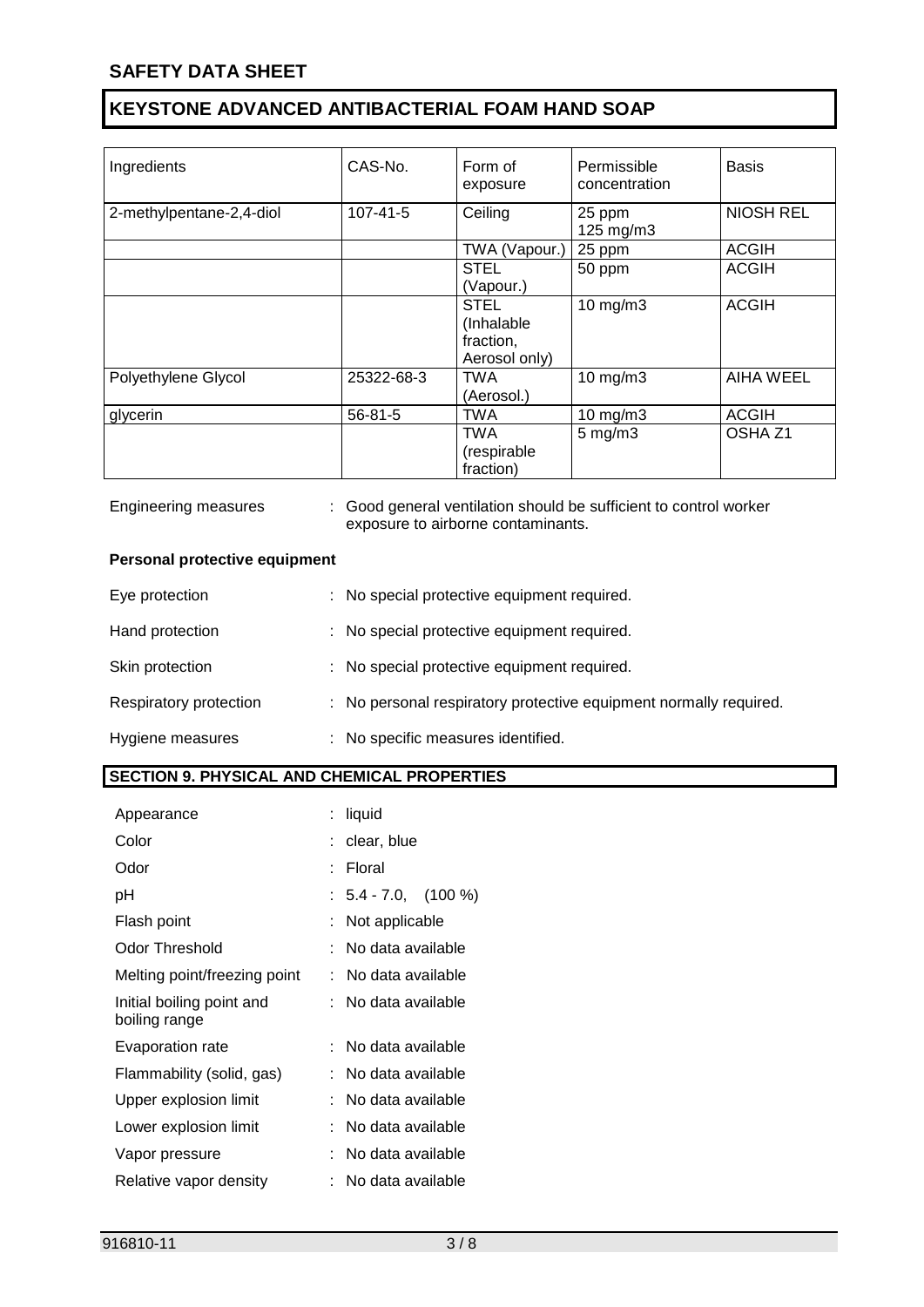| Relative density                           | : 1.001               |
|--------------------------------------------|-----------------------|
| Water solubility                           | : soluble             |
| Solubility in other solvents               | : No data available   |
| Partition coefficient: n-<br>octanol/water | : No data available   |
| Autoignition temperature                   | : No data available   |
| Thermal decomposition                      | :   No data available |
| Viscosity, kinematic                       | : No data available   |
| Explosive properties                       | :   No data available |
| Oxidizing properties                       | :   No data available |
| Molecular weight                           | :   No data available |
| VOC                                        | No data available     |

# **SECTION 10. STABILITY AND REACTIVITY**

| Chemical stability                    | : Stable under normal conditions.                                                                       |
|---------------------------------------|---------------------------------------------------------------------------------------------------------|
| Possibility of hazardous<br>reactions | : No dangerous reaction known under conditions of normal use.                                           |
| Conditions to avoid                   | : None known.                                                                                           |
| Incompatible materials                | : None known.                                                                                           |
| Hazardous decomposition<br>products   | : Decomposition products may include the following materials:<br>Carbon oxides<br>Nitrogen oxides (NOx) |

## **SECTION 11. TOXICOLOGICAL INFORMATION**

|          | Information on likely routes of : Inhalation, Eye contact, Skin contact |
|----------|-------------------------------------------------------------------------|
| exposure |                                                                         |

## **Potential Health Effects**

| Eyes                    | : Health injuries are not known or expected under normal use. |
|-------------------------|---------------------------------------------------------------|
| <b>Skin</b>             | : Health injuries are not known or expected under normal use. |
| Ingestion               | : Health injuries are not known or expected under normal use. |
| Inhalation              | : Health injuries are not known or expected under normal use. |
| <b>Chronic Exposure</b> | : Health injuries are not known or expected under normal use. |

## **Experience with human exposure**

| Eye contact  | : No symptoms known or expected. |
|--------------|----------------------------------|
| Skin contact | : No symptoms known or expected. |
| Ingestion    | : No symptoms known or expected. |
| Inhalation   | : No symptoms known or expected. |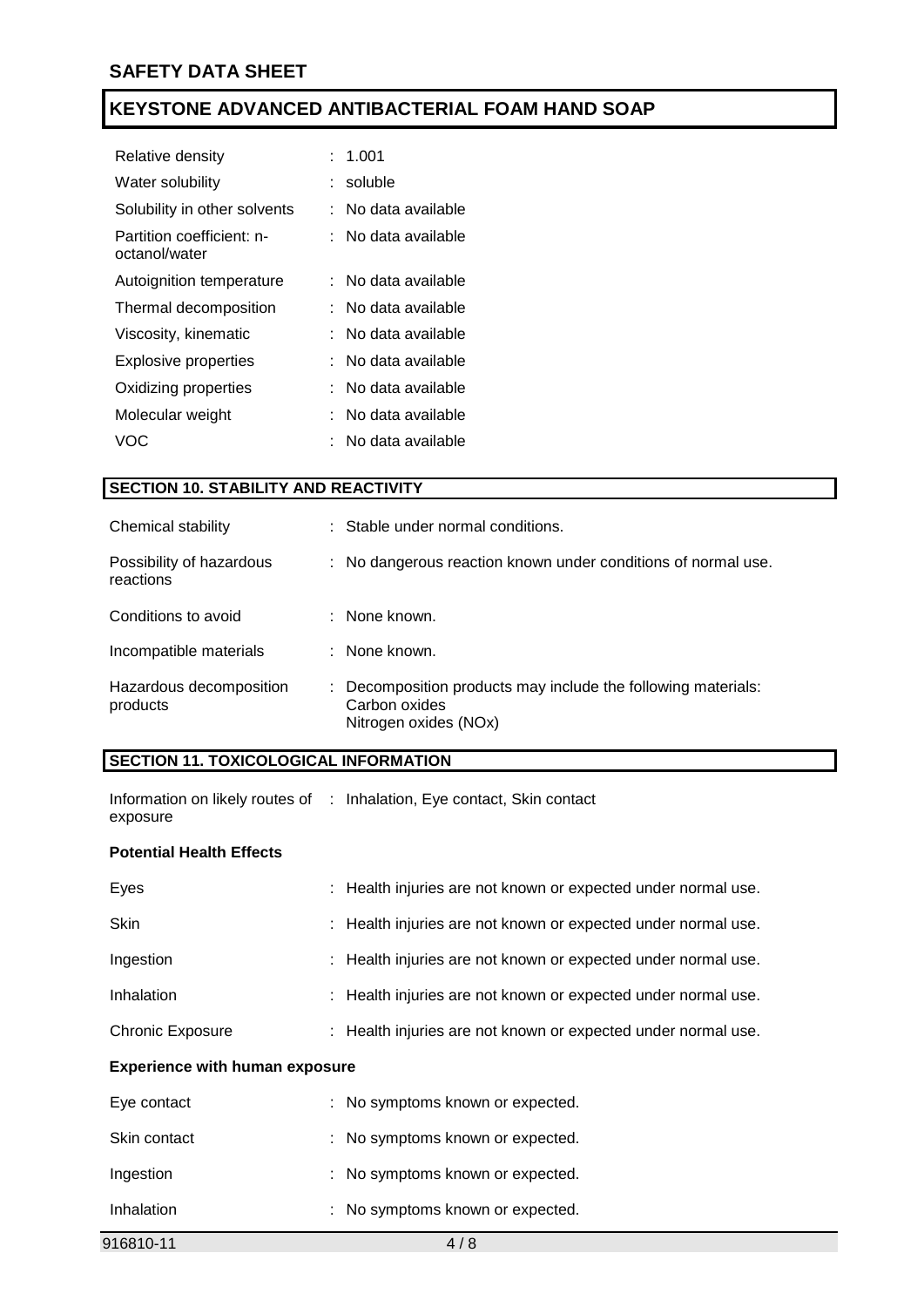## **Toxicity**

| <b>Product</b>                       |                                                                                      |
|--------------------------------------|--------------------------------------------------------------------------------------|
| Acute oral toxicity                  | Acute toxicity estimate : $> 5,000$ mg/kg                                            |
| Acute inhalation toxicity            | No data available                                                                    |
| Acute dermal toxicity                | Acute toxicity estimate : $> 5,000$ mg/kg                                            |
| Skin corrosion/irritation            | No data available                                                                    |
| Serious eye damage/eye<br>irritation | No data available                                                                    |
| Respiratory or skin<br>sensitization | No data available                                                                    |
| Carcinogenicity                      | No data available                                                                    |
| Reproductive effects                 | No data available                                                                    |
| Germ cell mutagenicity               | No data available                                                                    |
| Teratogenicity                       | No data available                                                                    |
| STOT-single exposure                 | No data available                                                                    |
| STOT-repeated exposure               | No data available                                                                    |
| Aspiration toxicity                  | No data available                                                                    |
| <b>Ingredients</b>                   |                                                                                      |
| Acute inhalation toxicity            | : 2-methylpentane-2,4-diol<br>4 h LC50 Rat: > 1.1 mg/l<br>Test atmosphere: dust/mist |

# **SECTION 12. ECOLOGICAL INFORMATION**

| <b>Ecotoxicity</b>                                                                |                                                                             |
|-----------------------------------------------------------------------------------|-----------------------------------------------------------------------------|
| <b>Environmental Effects</b>                                                      | : Toxic to aquatic life. Harmful to aquatic life with long lasting effects. |
| <b>Product</b>                                                                    |                                                                             |
| Toxicity to fish                                                                  | $\therefore$ No data available                                              |
| Toxicity to daphnia and other : No data available<br>aquatic invertebrates        |                                                                             |
| Toxicity to algae                                                                 | : No data available                                                         |
| Ingredients                                                                       |                                                                             |
| Toxicity to fish                                                                  | : amines, coco alkyldimethyl, n-oxides<br>96 h LC50 Fish: 1 mg/l            |
|                                                                                   | Polyethylene Glycol<br>96 h LC50 Fish: > 1,000 mg/l                         |
|                                                                                   | glycerin<br>96 h LC50 Fish: 855 mg/l                                        |
| Ingredients                                                                       |                                                                             |
| Toxicity to daphnia and other : 2-methylpentane-2,4-diol<br>aquatic invertebrates | 48 h EC50 Daphnia: 2,800 mg/l                                               |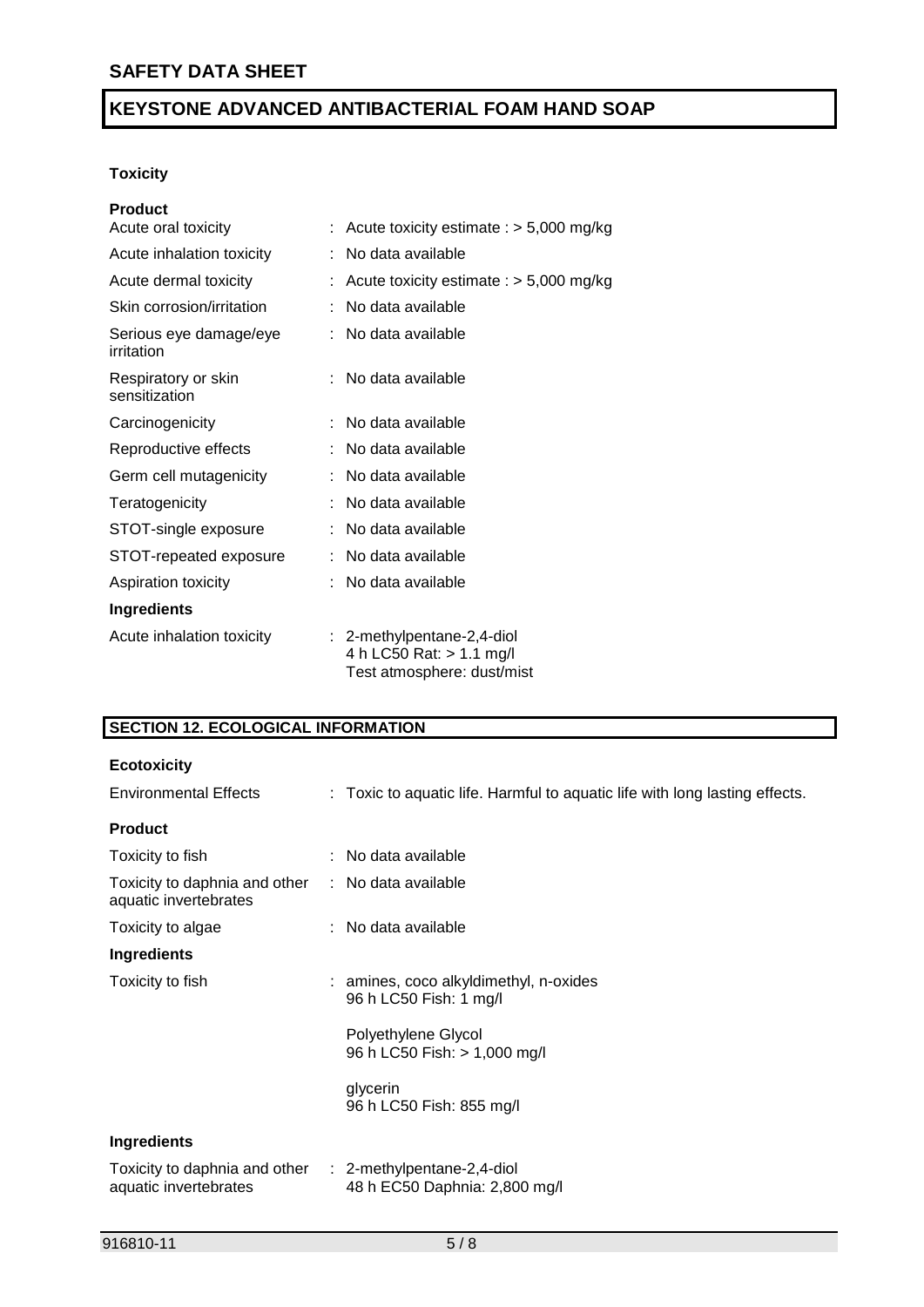#### **Persistence and degradability**

Readily biodegradable.

#### **Bioaccumulative potential**

No data available

#### **Mobility in soil**

No data available

#### **Other adverse effects**

No data available

## **SECTION 13. DISPOSAL CONSIDERATIONS**

| Disposal methods        | : Do not contaminate ponds, waterways or ditches with chemical or<br>used container. Where possible recycling is preferred to disposal or<br>incineration. If recycling is not practicable, dispose of in compliance<br>with local regulations. Dispose of wastes in an approved waste<br>disposal facility. |
|-------------------------|--------------------------------------------------------------------------------------------------------------------------------------------------------------------------------------------------------------------------------------------------------------------------------------------------------------|
| Disposal considerations | : Dispose of as unused product. Empty containers should be taken to<br>an approved waste handling site for recycling or disposal. Do not re-<br>use empty containers. Dispose of in accordance with local, state, and<br>federal regulations.                                                                |

## **SECTION 14. TRANSPORT INFORMATION**

The shipper/consignor/sender is responsible to ensure that the packaging, labeling, and markings are in compliance with the selected mode of transport.

#### **Land transport (DOT)**

Not dangerous goods

#### **Sea transport (IMDG/IMO)**

Not dangerous goods

## **SECTION 15. REGULATORY INFORMATION**

#### **EPCRA - Emergency Planning and Community Right-to-Know**

#### **CERCLA Reportable Quantity**

This material does not contain any components with a CERCLA RQ.

#### **SARA 304 Extremely Hazardous Substances Reportable Quantity**

This material does not contain any components with a section 304 EHS RQ.

# **SARA 311/312 Hazards** : No SARA Hazards **SARA 302** : This material does not contain any components with a section 302 EHS TPQ.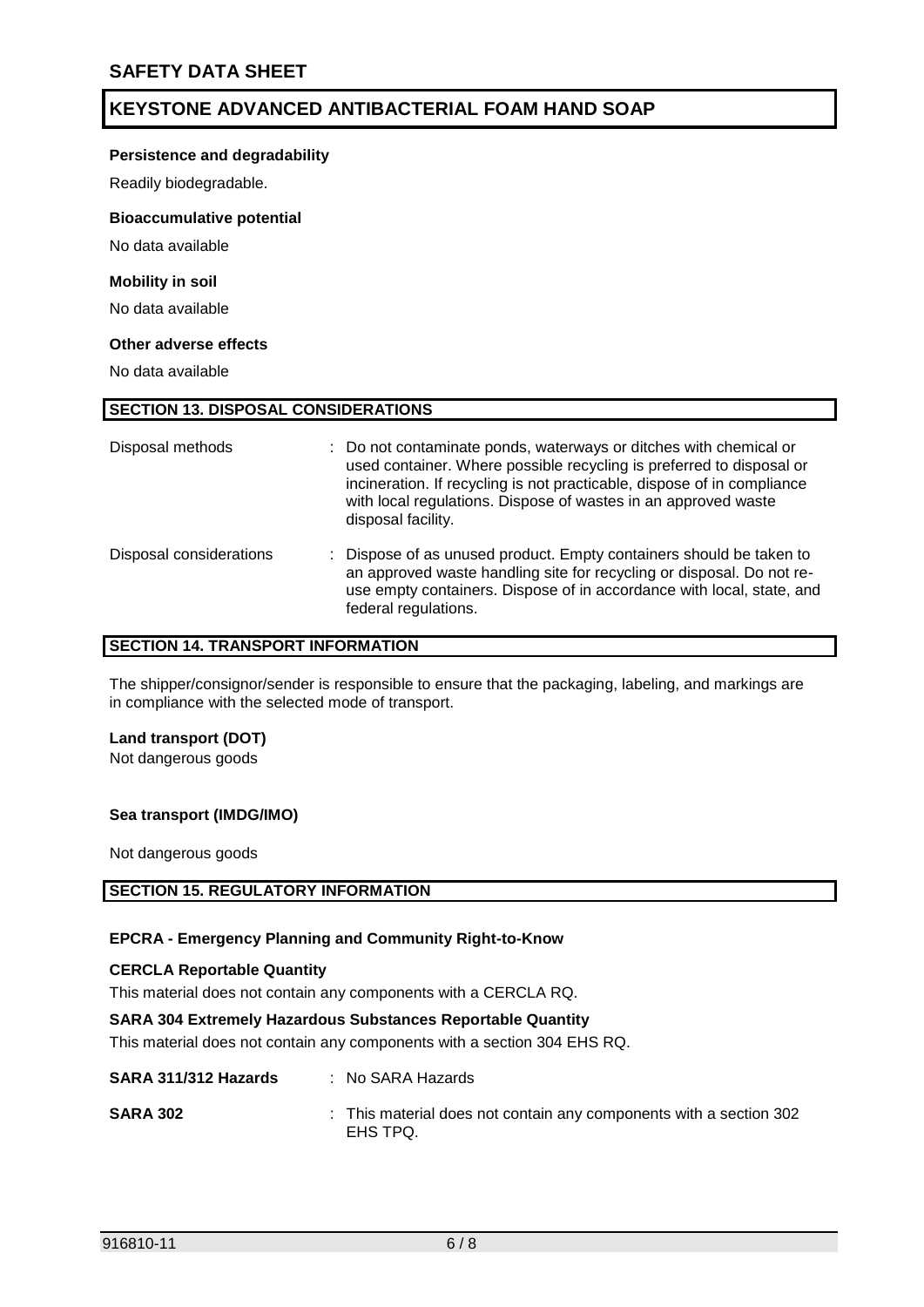**SARA 313** : This material does not contain any chemical components with known CAS numbers that exceed the threshold (De Minimis) reporting levels established by SARA Title III, Section 313.

### **California Prop. 65**

This product does not contain any chemicals known to the State of California to cause cancer, birth, or any other reproductive defects.

**The ingredients of this product are reported in the following inventories:**

#### **United States TSCA Inventory** :

All components are listed or exempted.

#### **Canadian Domestic Substances List (DSL)** :

This product contains one or several components that are not on the Canadian DSL nor NDSL.

#### **Australia Inventory of Chemical Substances (AICS)** :

On the inventory, or in compliance with the inventory

#### **New Zealand. Inventory of Chemical Substances** :

On the inventory, or in compliance with the inventory

#### **Japan. ENCS - Existing and New Chemical Substances Inventory** : not determined

# **Korea. Korean Existing Chemicals Inventory (KECI)** :

not determined

**Philippines Inventory of Chemicals and Chemical Substances (PICCS)** : not determined

#### **China. Inventory of Existing Chemical Substances in China (IECSC)** : not determined

#### **Taiwan Chemical Substance Inventory (TCSI)** : not determined

#### **SECTION 16. OTHER INFORMATION**